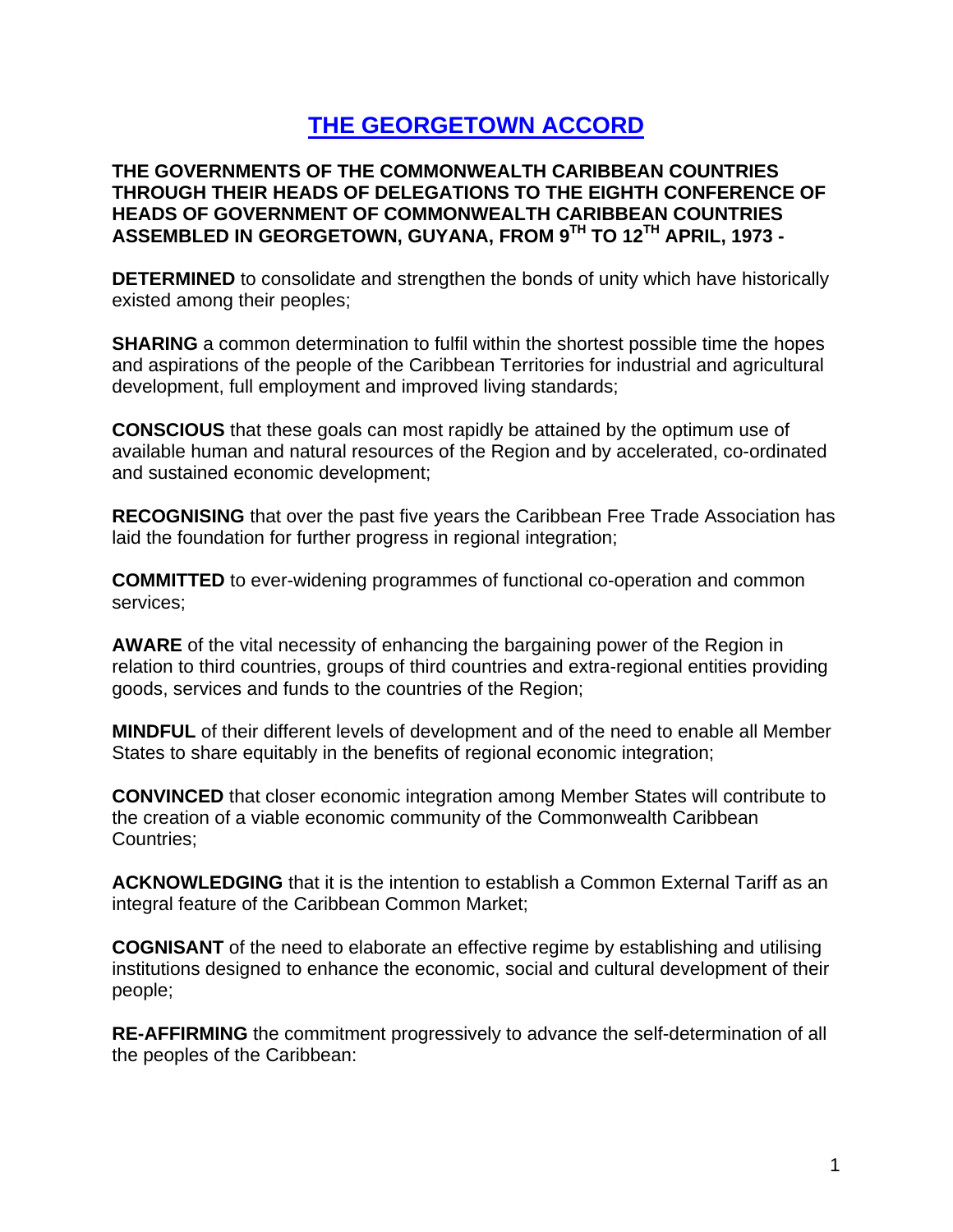## **HAVE AGREED** as follows:

1. (1) The Caribbean Community, including the Caribbean Common Market, shall be established on the basis of the Draft Treaty set out in Annex I hereto, hereinafter referred to as 'the Community Treaty'.

(2) The Treaty will be open for signature not later than  $1<sup>st</sup>$  July, 1973.

(3) The Governments of Barbados, Guyana, Jamaica and Trinidad and Tobago agree and undertake to sign and ratify the Treaty subject to and in accordance with their constitutional procedures so as to enable the Caribbean Community and Caribbean Common Market to be established on 1<sup>st</sup> August, 1973 with these countries as Founder Members.

(4) The Governments of Belize, Dominica, Grenada, St. Kitts-Nevis-Anguilla, St. Lucia and St. Vincent agree and undertake to sign and ratify the Community Treaty subject to and in accordance with their constitutional procedures so as to become contracting parties thereto on 1<sup>st</sup> May, 1974.

(5) All Signatory Governments note the declared intention of the Governments of Antigua and Montserrat to give urgent consideration to joining this Accord, signature of which by either Government at any time prior to 1<sup>st</sup> May, 1974, will constitute agreement and undertaking to sign and ratify the Community Treaty subject to and in accordance with its constitutional procedures so as to become a Contracting Party thereto on 1<sup>st</sup> May, 1974.

(6) The Government mentioned in sub-paragraphs (4) and (5) hereof who sign and ratify the Community Treaty pursuant to this Accord shall be deemed to be Founder Members of the Caribbean Community.

2. (1) The Caribbean Community and the Caribbean Common Market shall replace the Caribbean Free Trade Association which shall cease to exist on 1<sup>st</sup> May, 1974 and which, prior thereto, shall cease to apply as between States who shall have become Contracting Parties to the Community Treaty.

(2) On and after  $1<sup>st</sup>$  August, 1973, the Commonwealth Caribbean Regional Secretariat shall continue to be the administrative organ of the Caribbean Free Trade Association; but the Secretariat shall, in addition, become the principal administrative organ of the Community and thereupon shall be known as the Caribbean Community Secretariat.

(3) The Secretariat shall establish administrative procedures designed to facilitate the transitional arrangements for the continued operation of the Caribbean Free Trade Association until  $1<sup>st</sup>$  May, 1974, and for the enlargement of the Caribbean Common Market on that date.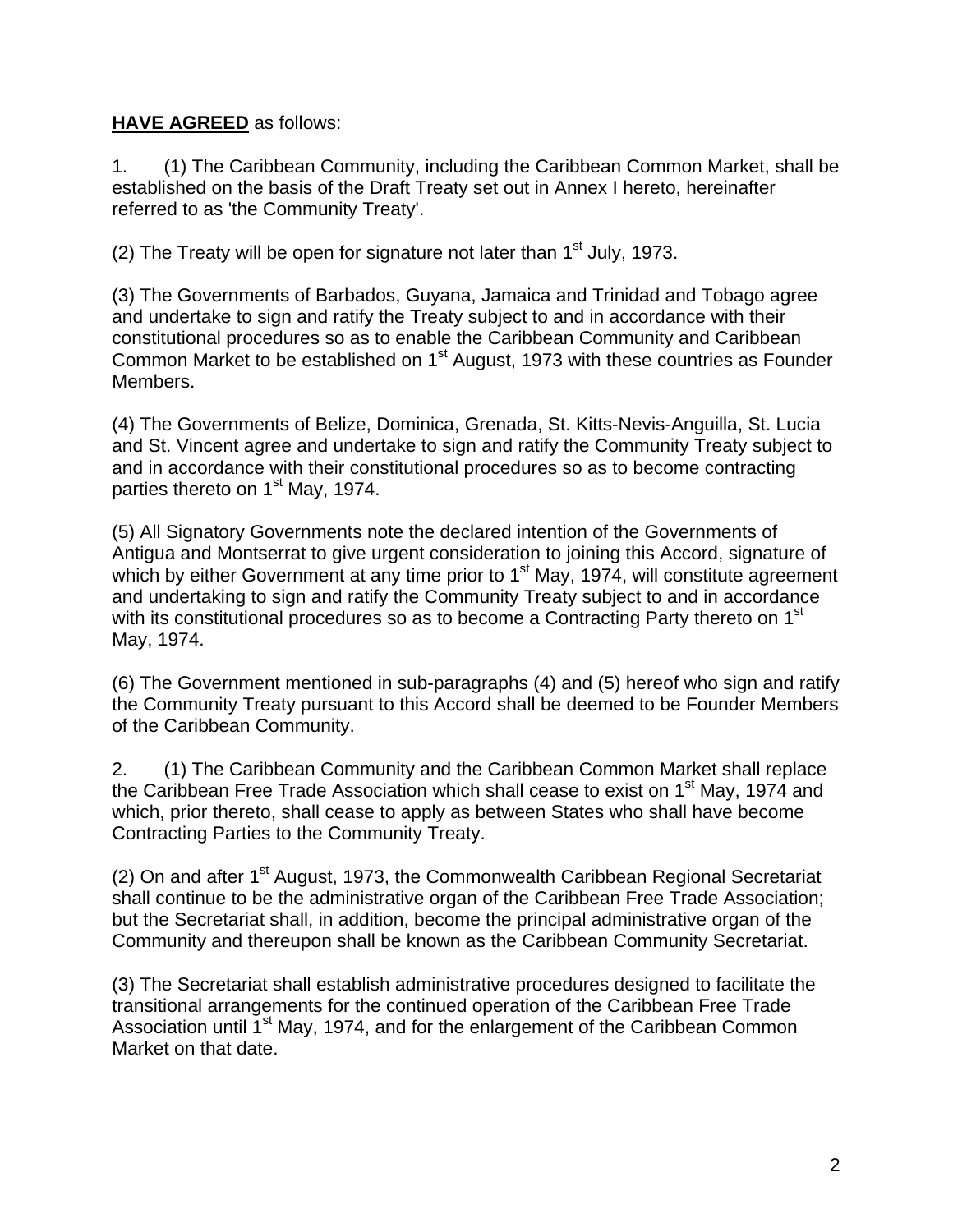(4) States, parties to this Accord, shall take all appropriate steps to achieve these objectives.

3. (1) A Caribbean Investment Corporation shall be established by  $1<sup>st</sup>$  June, 1973, on the basis of the Agreement for the establishment of the said Corporation considered at the Eighth Conference of Heads of Government of Commonwealth Caribbean Countries.

(2) The Corporation shall be required to proceed expeditiously with a programme for the promotion and establishment in the Less Developed Countries of industries based on, but not limited to, the list set out in Annex II hereto.

(3) Enterprises entitled to benefit from the Caribbean Investment Corporation shall be enterprises located in Less Developed Countries who are Member States of the Caribbean Common Market and, prior to 1<sup>st</sup> May, 1974, in Less Developed Countries parties to this Accord.

4. (1) The Agreement for the Harmonisation of Fiscal Incentives considered at the Eighth Conference of Heads of Government of Commonwealth Caribbean Countries shall be applied with effect from 1<sup>st</sup> June, 1973, among all States parties to this Accord:

Provided that such Agreement shall cease to have application to any Less Developed Country, who, after 1<sup>st</sup> May, 1974, is not a Member State of the Caribbean Common Market.

(2) It shall be a feature of the Scheme established by the Agreement that no enterprise within the industries listed in Annex II hereto shall be eligible for the receipt of new or extended fiscal incentives in the form of income tax holidays or tax free dividends from the Governments of the More Developed Countries for a period of five years in the first instance:

Provided that, after 1<sup>st</sup> May, 1974, such obligations shall only apply in relation to Less Developed Countries who are Member States of the Caribbean Common Market.

5. (1) For the purpose of promoting industrial development in the Less Developed Countries industries which answer to the following criteria are approved for treatment under the provisions of Article 56 of the Common Market Annex to the Community Treaty and, prior to 1<sup>st</sup> May, 1974, under Article 39 of the CARIFTA Agreement:

(a) an industry identified in the Report of the Economist Intelligence Unit Team on Industrial Development in Less Developed Countries as requiring a substantial part of the market of the Less Developed Countries for viability;

(b) an industry already established in a Less Developed Country which requires a substantial part of the market of the Less Developed Countries for expansion; and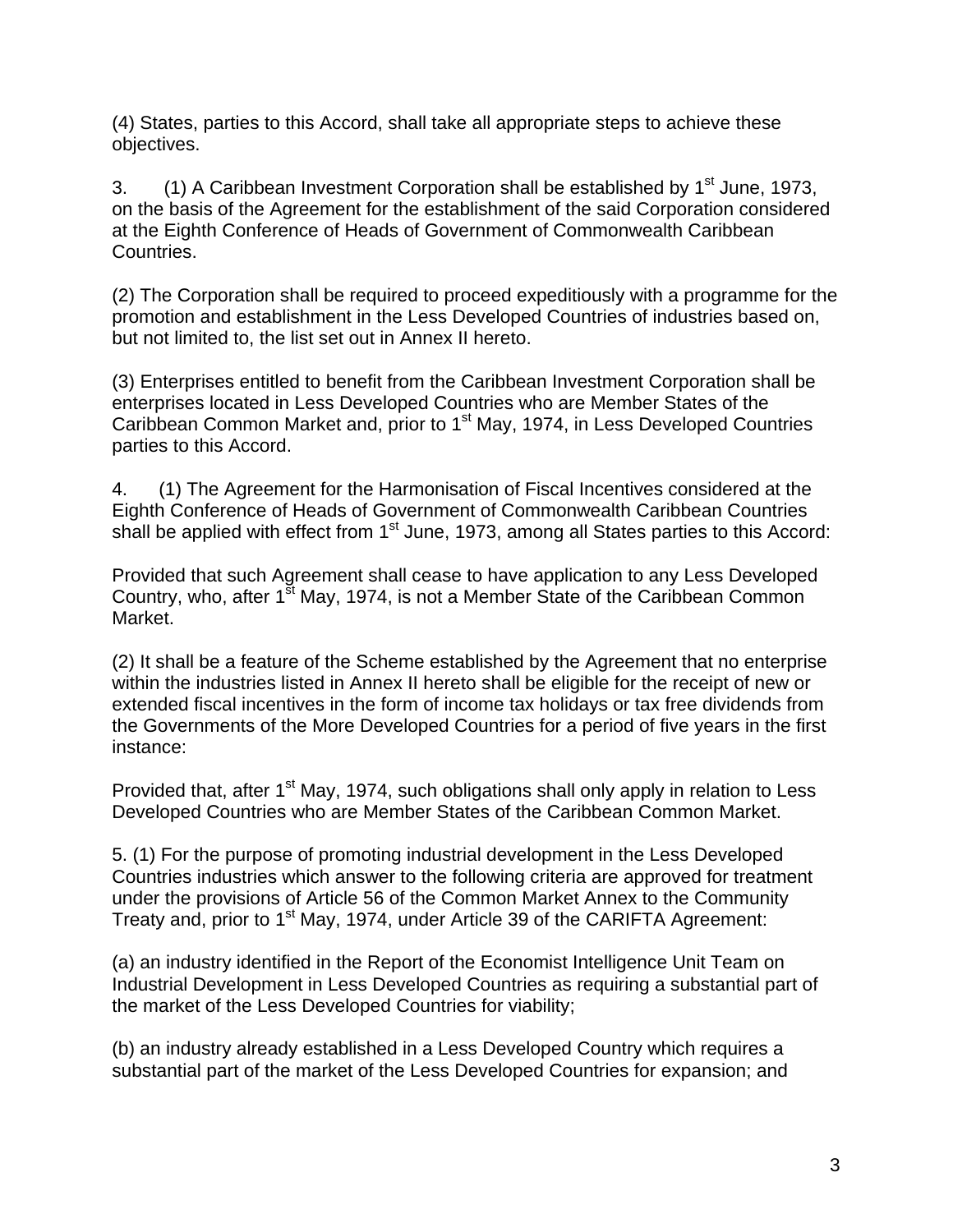(c) an industry requiring a substantial part of the market of the Less Developed Countries for viability and in respect of which negotiations for its establishment in a Less Developed Country are in an advanced stage.

 (2) Nothing in this paragraph shall be deemed to derogate from the rights of Less Developed Countries under, or the procedures established by, the provisions of Article 56 of the Common Market Annex to the Community Treaty or, prior to 1<sup>st</sup> May, 1974, of Article 39 of the CARIFTA Agreement.

6. With a view to facilitating the flow of investment capital from the More Developed Countries to the Less Developed Countries, parties to this Accord, a Double Taxation Treaty with tax-sparing facilities shall be concluded between the former and the latter by 1<sup>st</sup> June, 1973;

Provided that such Treaty shall cease to have application to any Less Developed Country, who, after 1<sup>st</sup> May, 1974, is not a Member State of the Caribbean Common Market.

7. For the purpose of safeguarding the rights of Caribbean consumers with regard to standards and prices there shall be established not later that 1<sup>st</sup> May, 1974, a Regional Commission constituted under the provisions of the Common Market Annex to the Community Treaty.

8. Special arrangements or mechanisms shall be adopted to meet the particular position of Montserrat.

9. With a view to safeguarding the special interests of the Less Developed Countries, the Common Market Annex to the Community Treaty shall provide as follows:-

(a) In so far as the Less Developed Countries, except Belize and Montserrat, are concerned, their existing ECCM Tariffs shall be deemed as fulfilling their initial obligations in relation to the Common External Tariff of the Caribbean Common Market.

(b) Wherever the Plan and Schedule of rates in the existing ECCM, Common External Tariff differ from those in the Common External Tariff of the Caribbean Common Market, the Plans and Schedule of rates in both the ECCM and the Caribbean Common Market Tariffs will be subject to annual review in the light of the prevailing economic situation of the Less Developed Countries for the purpose of determining the appropriate Plan and Schedule that will be introduced; provided that the introduction of such a Plan and Schedule will commence not later than 1<sup>st</sup> August, 1977, and the phasing period will end not later than 1<sup>st</sup> August, 1981.

(c) In so far as Belize and Montserrat are concerned, their existing Tariffs on  $1<sup>st</sup>$  May, 1974, shall be deemed as fulfilling their initial obligations in relation to the Common External Tariff of the Caribbean Common Market. They shall progressively phase their tariffs in accordance with the annual reviews mentioned in (b) above; provided that, in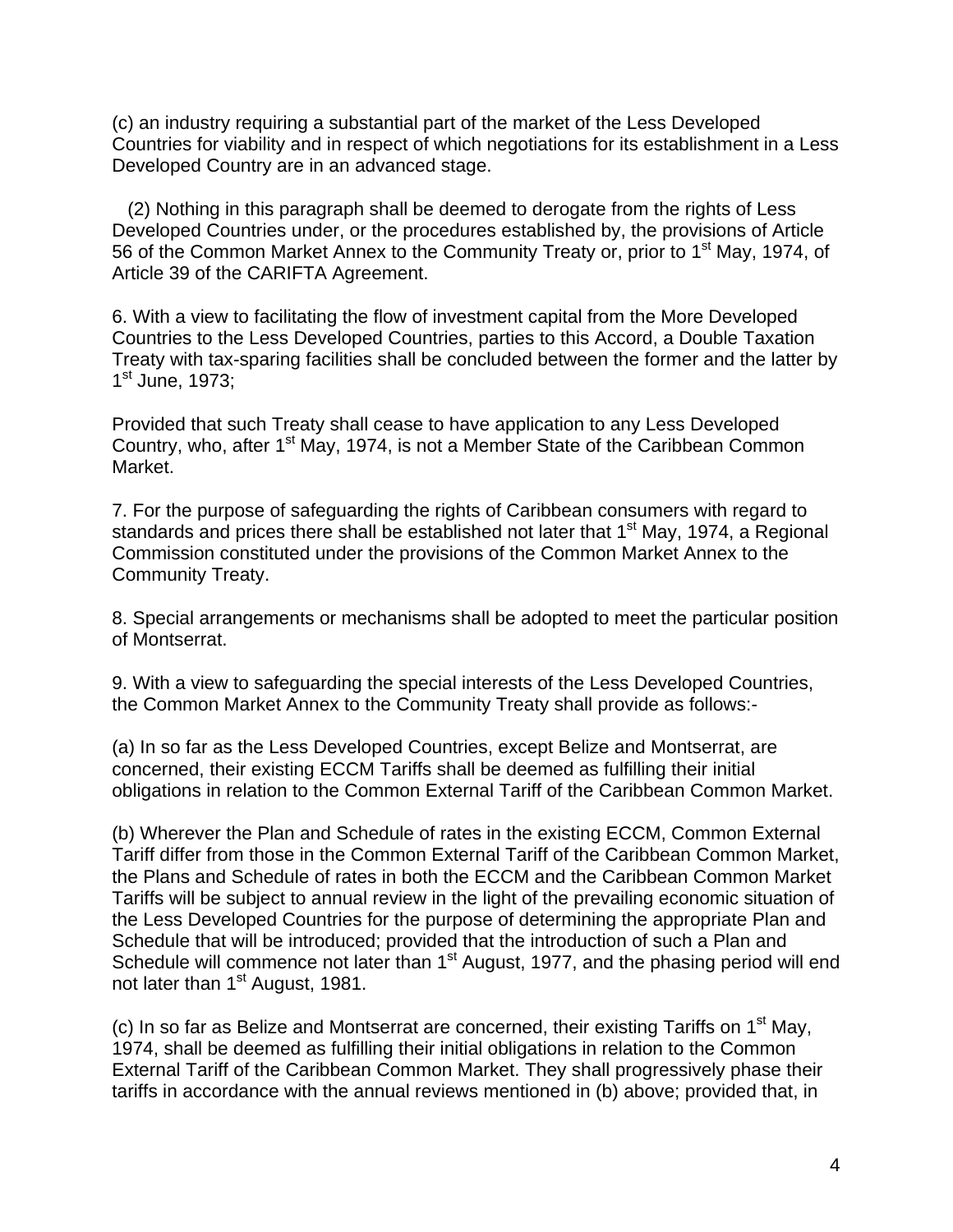the case of Montserrat, the introduction of the Plan and Schedule will commence not later than  $1<sup>st</sup>$  August, 1981, and the phasing period will end not later than  $1<sup>st</sup>$  August, 1985.

(d) There shall be an annual review by the Heads of Government Conference of the need for strengthening existing mechanisms or introducing new ones to provide greater benefits to the Less Developed Countries.

10. A Scheme for the Rationalisation of Agriculture in the Region, containing special provisions for the Less Developed Countries, shall be introduced not later than 1<sup>st</sup> July, 1975, and adequate protection afforded thereunder for intra-regional trade in agricultural products.

11. Immediate steps shall be taken to commence the technical work on a Regional Perspective Plan designed to make the fullest use of the Region's resources, paying special regard to the need to achieve specific development targets in the Less Developed Countries.

12. Notwithstanding the commitment herein re-affirmed of all Member States to seek a group relationship with the European Economic Community, the right of the Less Developed Countries to choose their form of Association with the European Economic Community is reaffirmed and provision made to ensure that nothing in the Treaty establishing the Caribbean Community qualifies or in any way derogates from the exercise of this right by the Less Developed Countries.

13. Consistent with the principles and understandings concerning the Membership of Belize in the Caribbean Free Trade Association, nothing in this Accord or in the Community Treaty shall impair the right of Belize to enter into arrangements for closer economic relations with other economic groupings of the Western Hemisphere; provided that no more favourable treatment is accorded under these arrangements to other regional economic groupings than is accorded to Member Countries of the Caribbean Common Market.

14. In this Accord, references to "More Developed Countries" and "Less Developed Countries" have the meanings assigned to them under the Community Treaty.

REACHED at Georgetown, Guyana, this 12<sup>th</sup> day of April, 1973.

Sgd. George C.R. Moe For the Government of Barbados Sgd. Robert L. Bradshaw For the Government of St. Kitts/Nevis/Anguilla Sgd. George Price For the Government of Belize Sad. For the Government of St. Lucia Sad. For the Government of Dominica Sad. Government of St. Vincent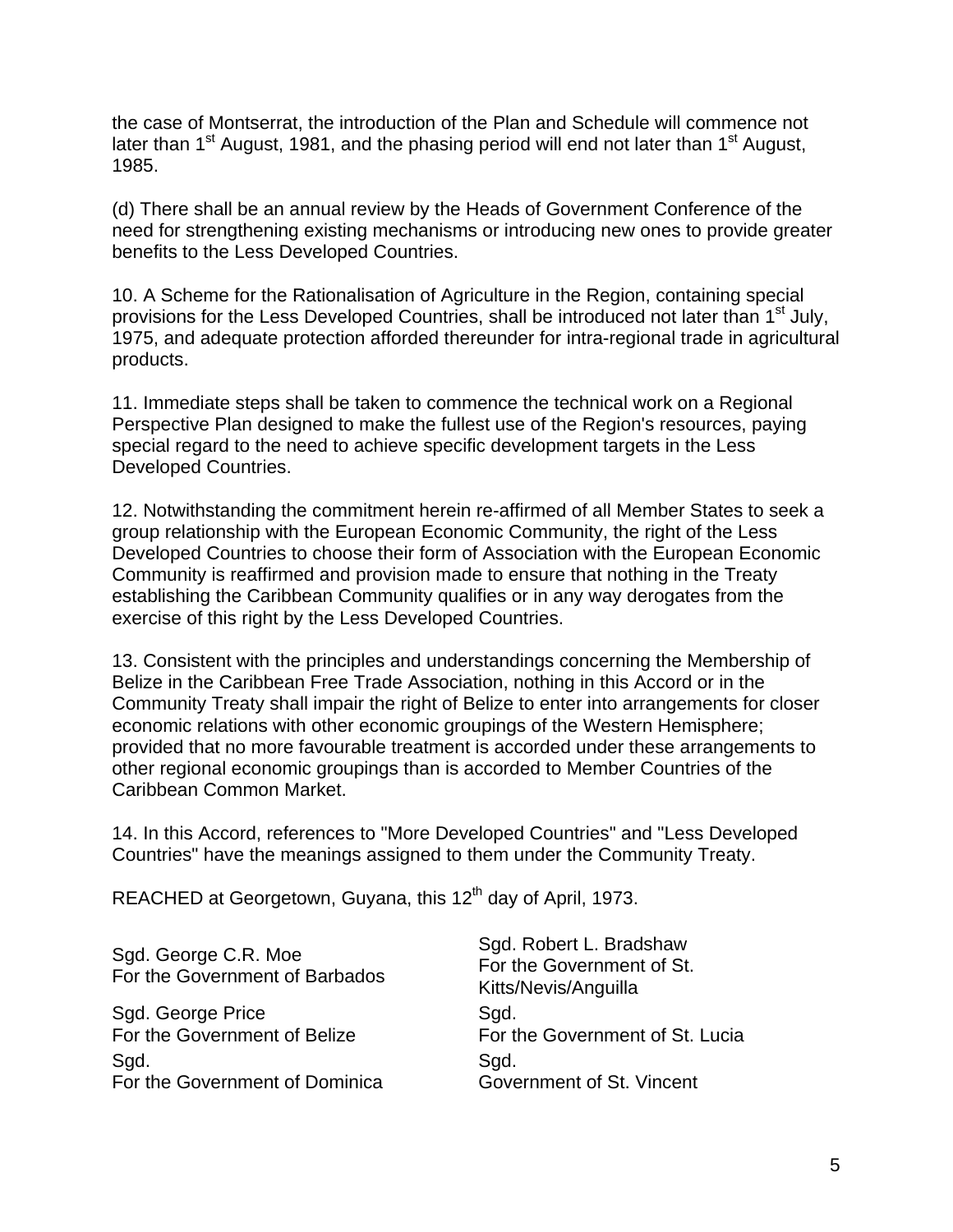Sgd. For the Government of Grenada

Sgd. L.F.S. Burnham For the Government of Guyana Sgd. Michael Manley For the Government of Jamaica Sgd. For the Government of Trinidad and Tobago

For the Government of Antigua Sgd. For the Government of Montserrat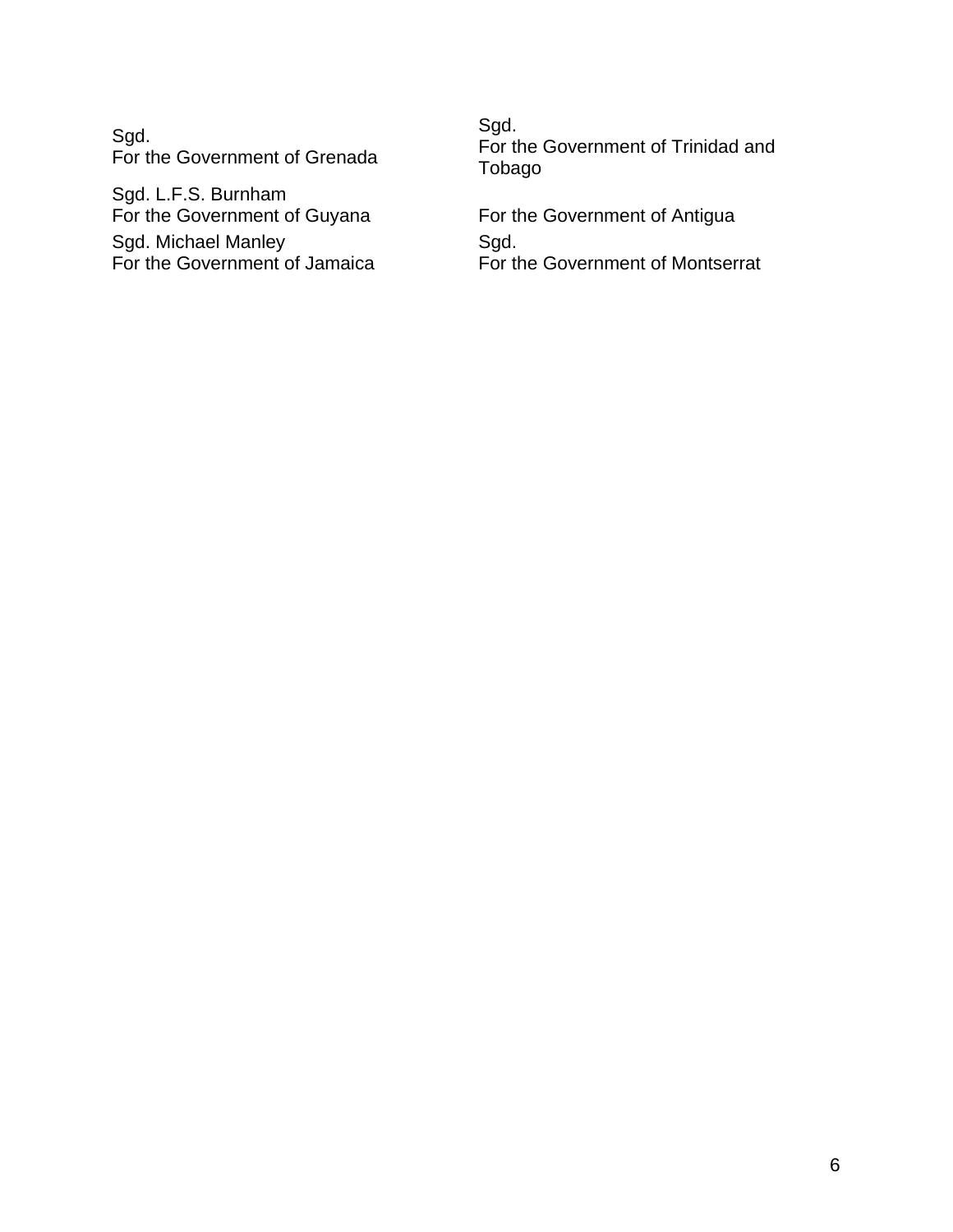## **ANNEX I**

#### **[TREATY ESTABLISHING](http://www.caricom.org/jsp/archives/treaty-caricom.htm) [THE](http://www.caricom.org/jsp/archives/treaty-caricom.htm) [CARIBBEAN COMMUNITY](http://www.caricom.org/jsp/archives/treaty-caricom.htm)**

## **ANNEX II**

### **INDUSTRIES FOR PROMOTION IN THE LESS DEVELOPED COUNTRIES**

Aluminum Products:

(1) Tubular Furniture (2) Window Frames

(3) Hollow Ware

Automobile Muffler Systems **Clocks** Hats and Caps Shirts and Knitted Underwear Packaging Materials:

(1) Plastic film

- (2) Twine
- (3) Paper bags
- (4) Cardboard boxes
- (5) Corrugated cardboard containers

Tissue Paper Products Umbrellas Wire Products: Nails Brushes and Mops Coir Products, mats and matting **Mattresses** Drinking straws Aerated waters Rum Beer Bakery Products **Cigarettes** Concrete Blocks Concrete Pipes (non-asbestos) Concrete Tiles Copra Edible Oils and Fats from Copra